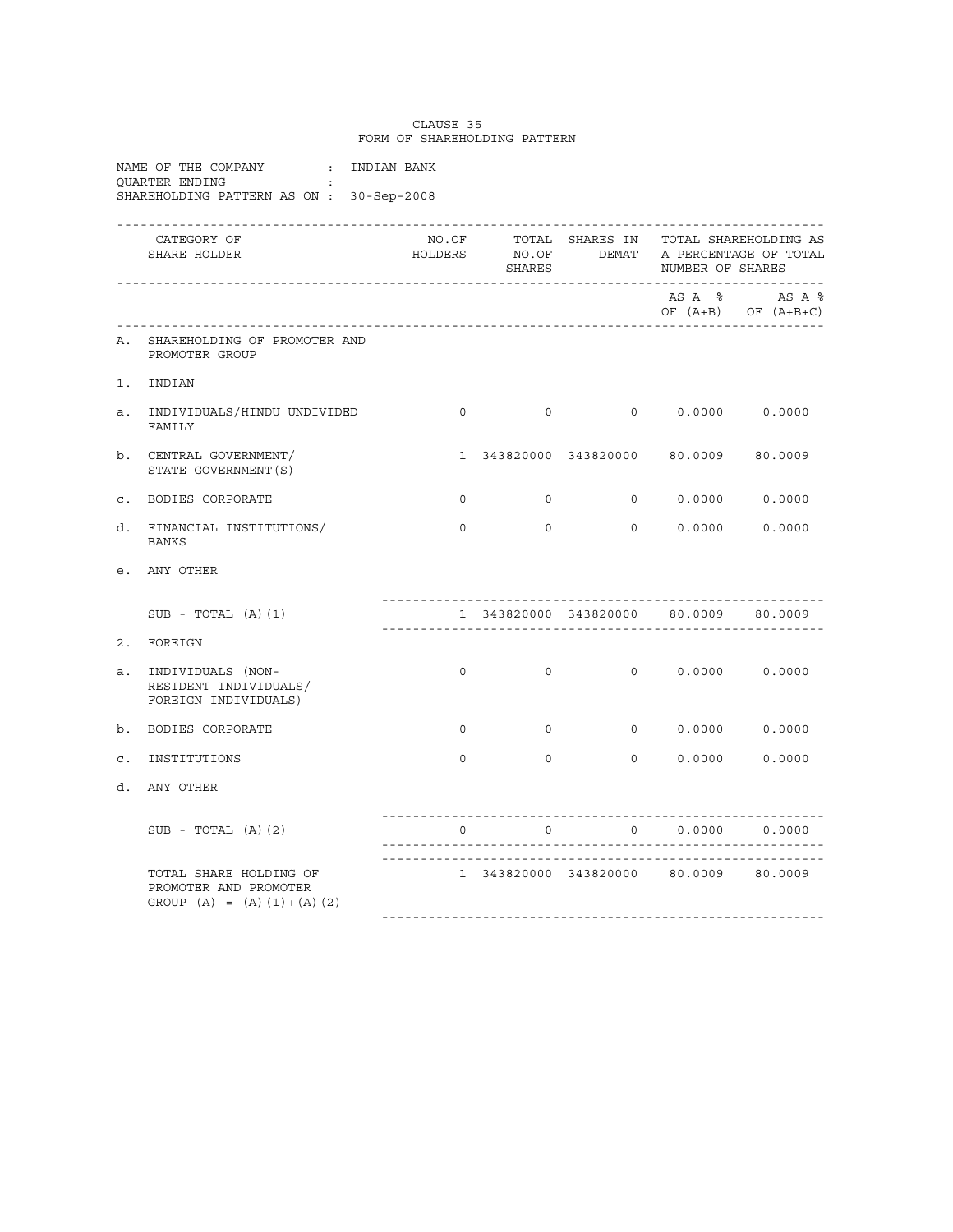|                | CATEGORY OF<br>SHARE HOLDER                                                                    |                                         | SHARES            |                                                                                                                                                                                                                                      | NUMBER OF SHARES        | NO.OF TOTAL SHARES IN TOTAL SHAREHOLDING AS<br>HOLDERS NO.OF DEMAT A PERCENTAGE OF TOTAL |
|----------------|------------------------------------------------------------------------------------------------|-----------------------------------------|-------------------|--------------------------------------------------------------------------------------------------------------------------------------------------------------------------------------------------------------------------------------|-------------------------|------------------------------------------------------------------------------------------|
|                |                                                                                                |                                         |                   |                                                                                                                                                                                                                                      |                         | AS A % AS A %<br>OF $(A+B)$ OF $(A+B+C)$                                                 |
|                | B. PUBLIC SHAREHOLDING                                                                         |                                         |                   |                                                                                                                                                                                                                                      |                         |                                                                                          |
|                | 1. INSTITUTIONS                                                                                |                                         |                   |                                                                                                                                                                                                                                      |                         |                                                                                          |
|                | a. MUTUAL FUNDS/UTI                                                                            |                                         |                   | 29 7633279 7633279 1.7761 1.7761                                                                                                                                                                                                     |                         |                                                                                          |
|                | b. FINANCIAL INSTITUTIONS/<br>BANKS                                                            |                                         |                   | 12  1528440  1528440  0.3556  0.3556                                                                                                                                                                                                 |                         |                                                                                          |
|                | C. CENTRAL GOVERNMENT/<br>STATE GOVERNMENT (S)                                                 | $\Omega$                                | $\Omega$          |                                                                                                                                                                                                                                      | $0 \t 0.0000 \t 0.0000$ |                                                                                          |
|                | d. VENTURE CAPITAL FUNDS                                                                       | $\Omega$                                | $\Omega$          |                                                                                                                                                                                                                                      | 0 0.0000 0.0000         |                                                                                          |
|                | e. INSURANCE COMPANIES                                                                         | $\Omega$                                | $\Omega$          |                                                                                                                                                                                                                                      | $0 \t 0.0000 \t 0.0000$ |                                                                                          |
|                | f. FOREIGN INSTITUTIONAL<br>INVESTORS                                                          |                                         |                   | 76 58091520 58091520 13.5168 13.5168                                                                                                                                                                                                 |                         |                                                                                          |
|                | q. FOREIGN VENTURE<br>CAPITAL INVESTORS                                                        | 0                                       | $\overline{0}$    |                                                                                                                                                                                                                                      | $0 \t 0.0000 \t 0.0000$ |                                                                                          |
|                | h. ANY OTHER                                                                                   |                                         |                   |                                                                                                                                                                                                                                      |                         |                                                                                          |
|                | $SUB - TOTAL (B) (1)$                                                                          |                                         |                   | 117 67253239 67253239 15.6486 15.6486                                                                                                                                                                                                |                         |                                                                                          |
|                | 2. NON-INSTITUTIONS                                                                            |                                         |                   |                                                                                                                                                                                                                                      |                         |                                                                                          |
| а.             | BODIES CORPORATE                                                                               |                                         |                   | 700 3915996 3915996 0.9111 0.9111                                                                                                                                                                                                    |                         |                                                                                          |
| b.             | INDIVIDUALS -<br>I INDIVIDUAL SHAREHOLDERS<br>HOLDING NOMINAL SHARE CAPITAL<br>UPTO RS. 1 LAKH | 82143 13031058 13030185 3.0321 3.0321   |                   |                                                                                                                                                                                                                                      |                         |                                                                                          |
|                | II INDIVIDUAL SHAREHOLDERS<br>HOLDING NOMINAL SHARE CAPITAL<br>IN EXCESS OF RS. 1 LAKH         |                                         |                   | 22 509240 509240 0.1184 0.1184                                                                                                                                                                                                       |                         |                                                                                          |
| $\mathsf{C}$ . | ANY OTHER<br>CLEARING MEMBERS                                                                  |                                         |                   | 151 451805 451805 0.1051                                                                                                                                                                                                             |                         | 0.1051                                                                                   |
|                | DIRECTORS AND THEIR RELATIVES                                                                  |                                         |                   |                                                                                                                                                                                                                                      |                         |                                                                                          |
|                | Escrow Account                                                                                 |                                         |                   | $\begin{array}{cccccc} 3 & \hspace{1.5mm} 1029 & \hspace{1.5mm} 1029 & \hspace{1.5mm} 0.0002 & \hspace{1.5mm} 0.0002 \\ 1 & \hspace{1.5mm} 11620 & \hspace{1.5mm} 11620 & \hspace{1.5mm} 0.0027 & \hspace{1.5mm} 0.0027 \end{array}$ |                         |                                                                                          |
|                |                                                                                                |                                         |                   |                                                                                                                                                                                                                                      |                         |                                                                                          |
|                | HINDU UNDIVIDED FAMILIES                                                                       |                                         |                   | $1106$ 283919 283919 0.0660 0.0660<br>767 444238 444238 0.1033 0.1033                                                                                                                                                                |                         |                                                                                          |
|                | NON RESIDENT INDIANS                                                                           |                                         |                   |                                                                                                                                                                                                                                      |                         |                                                                                          |
|                | TRUSTS                                                                                         | 11                                      |                   | 47856 47856 0.0111                                                                                                                                                                                                                   |                         | 0.0111                                                                                   |
|                |                                                                                                |                                         |                   | 2039 1240467 1240467 0.2886 0.2886                                                                                                                                                                                                   |                         |                                                                                          |
|                |                                                                                                |                                         |                   |                                                                                                                                                                                                                                      |                         |                                                                                          |
|                | $SUB - TOTAL (B) (2)$                                                                          |                                         |                   | 84904 18696761 18695888 4.3504                                                                                                                                                                                                       |                         | 4.3504                                                                                   |
|                | TOTAL PUBLIC SHAREHOLDING<br>$(B) = (B) (1) + (B) (2)$                                         | 85021 85950000 85949127 19.9990 19.9990 |                   |                                                                                                                                                                                                                                      |                         |                                                                                          |
|                | TOTAL $(A) + (B)$                                                                              |                                         |                   | 85022 429770000 429769127 100.0000 100.0000                                                                                                                                                                                          |                         |                                                                                          |
| $\mathsf{C}$ . | SHARES HELD BY<br>CUSTODIANS AND AGAINST<br>WHICH DEPOSITORY RECEIPTS<br>HAVE BEEN ISSUED      |                                         | $0 \qquad \qquad$ | $0 \qquad \qquad 0 \qquad \qquad 0.0000 \qquad \qquad 0.0000$                                                                                                                                                                        |                         |                                                                                          |
|                | GRAND TOTAL $(A) + (B) + (C)$                                                                  | 85022 429770000 429769127 100.0000      |                   |                                                                                                                                                                                                                                      |                         |                                                                                          |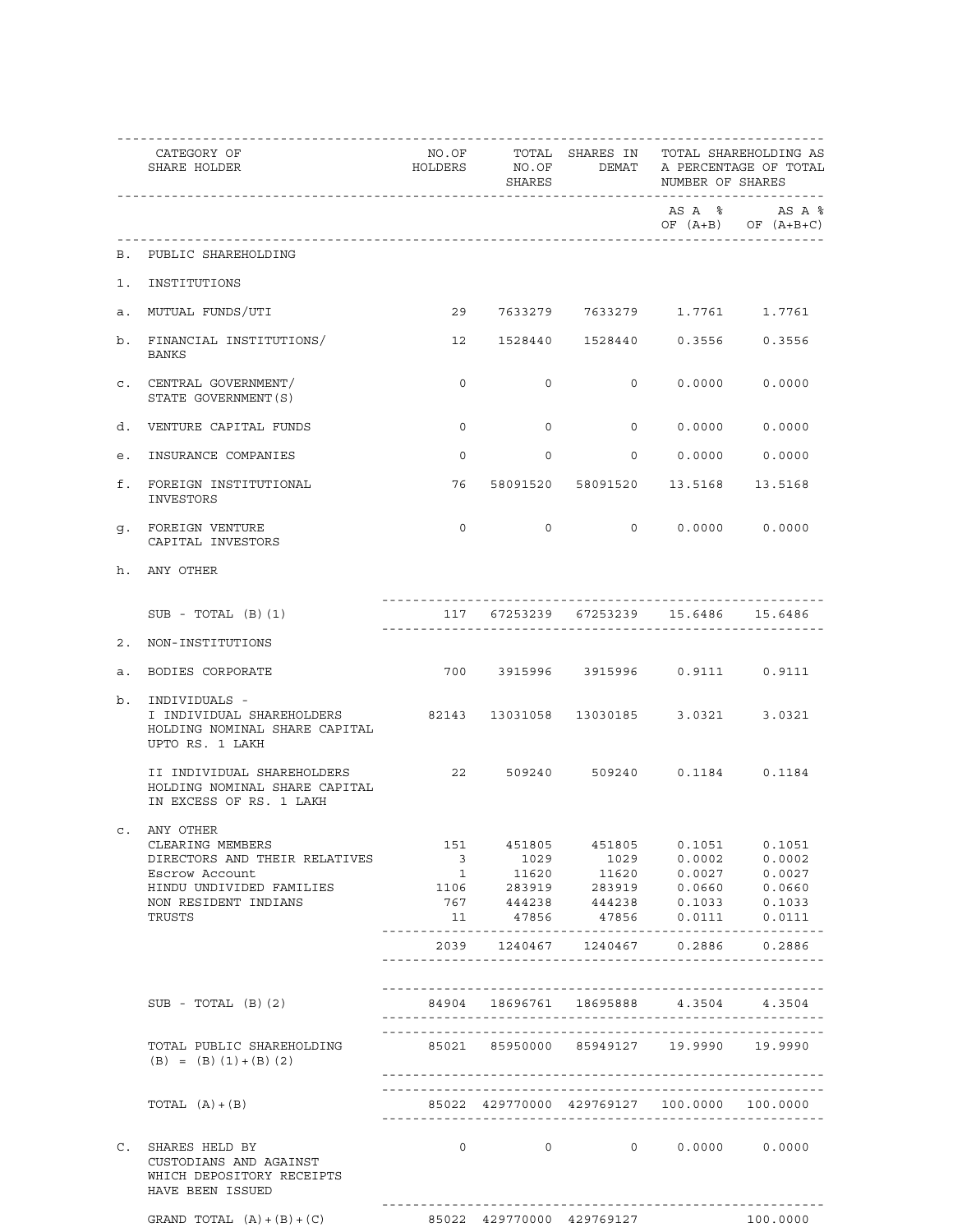| INDIAN BANK  |                                 | (I)(b) STATEMENT SHOWING SHAREHOLDING OF PERSONS BELONGING TO THE<br>CATEGORY "PROMOTERS AND PROMOTER GROUP" |                   | $-30-Sep-2008$                                                                                                                                            |
|--------------|---------------------------------|--------------------------------------------------------------------------------------------------------------|-------------------|-----------------------------------------------------------------------------------------------------------------------------------------------------------|
|              | SL. NO NAME OF THE SHARE HOLDER |                                                                                                              | SHARES            | NUMBER OF SHARES AS A % OF TOTAL<br>NUMBER OF SHARES $\{i.e.,\}$<br>GRAND TOTAL $(A) + (B) + (C)$<br>INDICATED IN STATEMENT<br>AT PARA $(I)$ $(a)$ ABOVE} |
| $\mathbf{1}$ | PRESIDENT OF INDIA              |                                                                                                              | 343820000 80.0009 |                                                                                                                                                           |
|              |                                 | TOTAL                                                                                                        | 343820000 80.0009 |                                                                                                                                                           |
|              |                                 |                                                                                                              |                   |                                                                                                                                                           |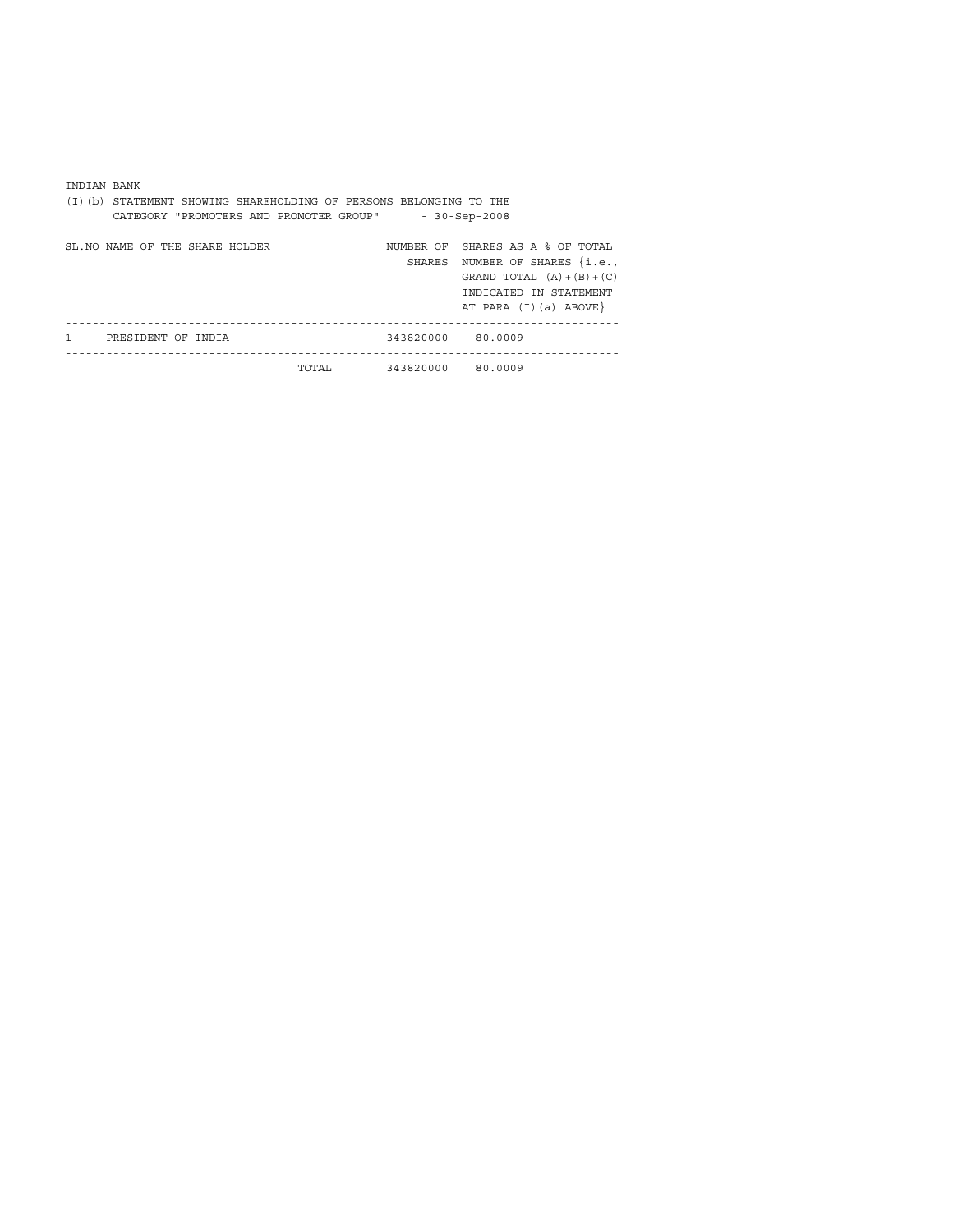| INDIAN BANK                                                                   |                                                                                                                                                                     |  |  |  |  |  |  |  |  |  |  |
|-------------------------------------------------------------------------------|---------------------------------------------------------------------------------------------------------------------------------------------------------------------|--|--|--|--|--|--|--|--|--|--|
| (I)(c) STATEMENT SHOWING SHAREHOLDING OF PERSONS BELONGING TO THE             |                                                                                                                                                                     |  |  |  |  |  |  |  |  |  |  |
| CATEGORY "PUBLIC" AND HOLDING MORE THAN 1% OF THE TOTAL                       |                                                                                                                                                                     |  |  |  |  |  |  |  |  |  |  |
| NUMBER OF SHARES                                                              | $-30-Sep-2008$                                                                                                                                                      |  |  |  |  |  |  |  |  |  |  |
| SL. NO NAME OF THE SHARE HOLDER                                               | NUMBER OF SHARES AS A % OF TOTAL<br>NUMBER OF SHARES $\{i.e.,\}$<br>SHARES<br>GRAND TOTAL $(A) + (B) + (C)$<br>INDICATED IN STATEMENT<br>AT PARA $(I)$ $(a)$ ABOVE} |  |  |  |  |  |  |  |  |  |  |
| ARISAIG PARTNERS (ASIA) PTE LTD A/C<br>$\mathbf{1}$<br>ARISAIG INDIA FUND LTD | 6282333 1.4617                                                                                                                                                      |  |  |  |  |  |  |  |  |  |  |
| $\mathfrak{D}$<br>GOVERNMENT OF SINGAPORE                                     | 10000985 2.3270                                                                                                                                                     |  |  |  |  |  |  |  |  |  |  |
| TOTAL TOTAL                                                                   | 16283318 3.7888                                                                                                                                                     |  |  |  |  |  |  |  |  |  |  |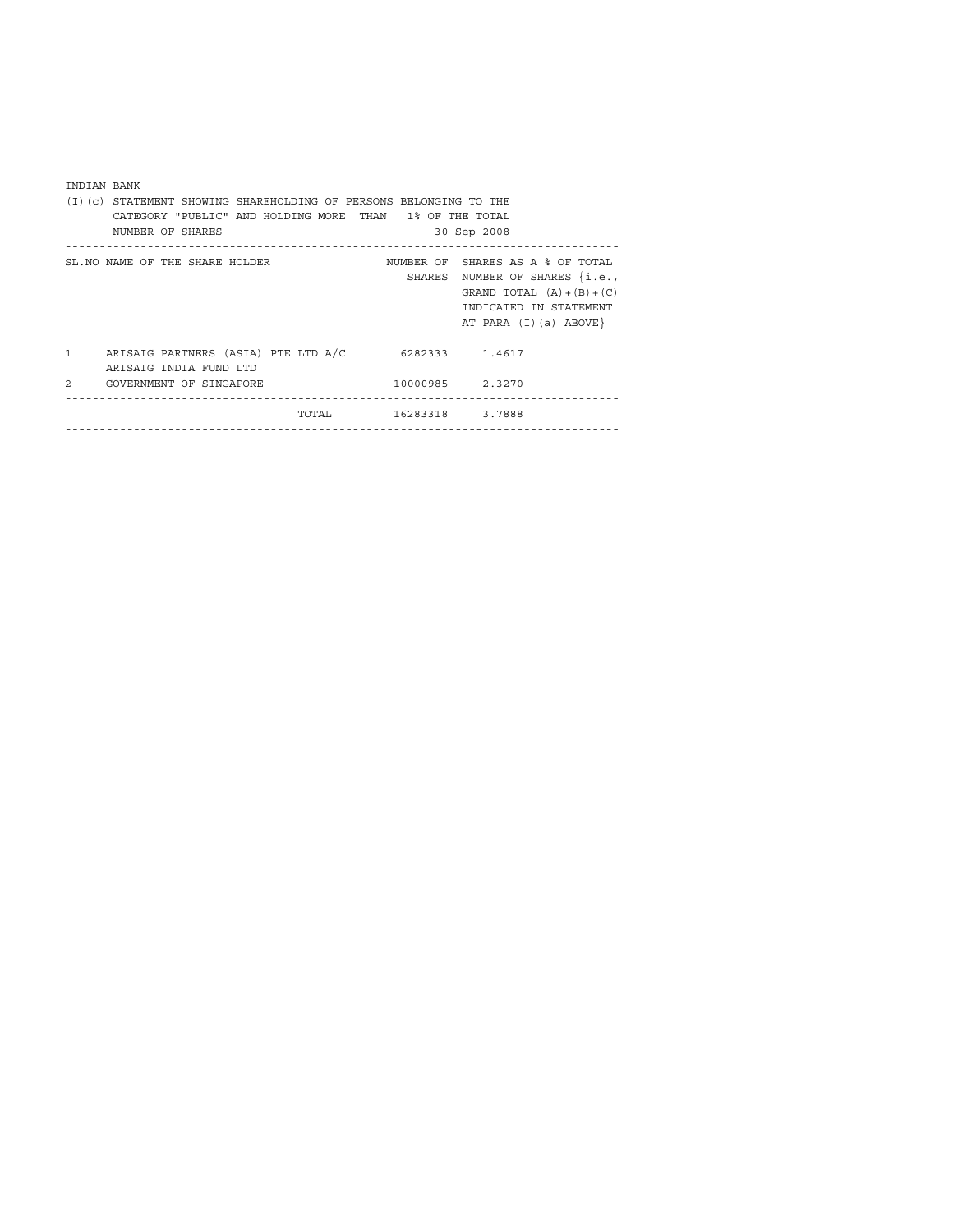| INDIAN BANK<br>(I)(d) STATEMENT SHOWING DETAILS OF LOCKED-IN SHARES -30-Sep-2008 |                                                               |                  |                                                                                                                                                                          |
|----------------------------------------------------------------------------------|---------------------------------------------------------------|------------------|--------------------------------------------------------------------------------------------------------------------------------------------------------------------------|
| SL. NO NAME OF THE SHARE HOLDER                                                  | CATEGORY OF<br><b>SHAREHOLDERS</b><br>(PROMOTERS /<br>PUBLIC) | SHARES           | NUMBER OF LOCKED-IN SHARES AS A %<br>LOCKED IN OF TOTAL NUMBER OF SHARES<br>{i.e., GRAND TOTAL<br>$(A) + (B) + (C)$ INDICATED IN<br>STATEMENT AT PARA (I) (a)<br>ABOVE } |
| $\mathbf{1}$<br>PRESIDENT OF INDIA                                               | Promoters 85954000 20.0000                                    |                  |                                                                                                                                                                          |
|                                                                                  | <b>TOTAL</b>                                                  | 85954000 20.0000 |                                                                                                                                                                          |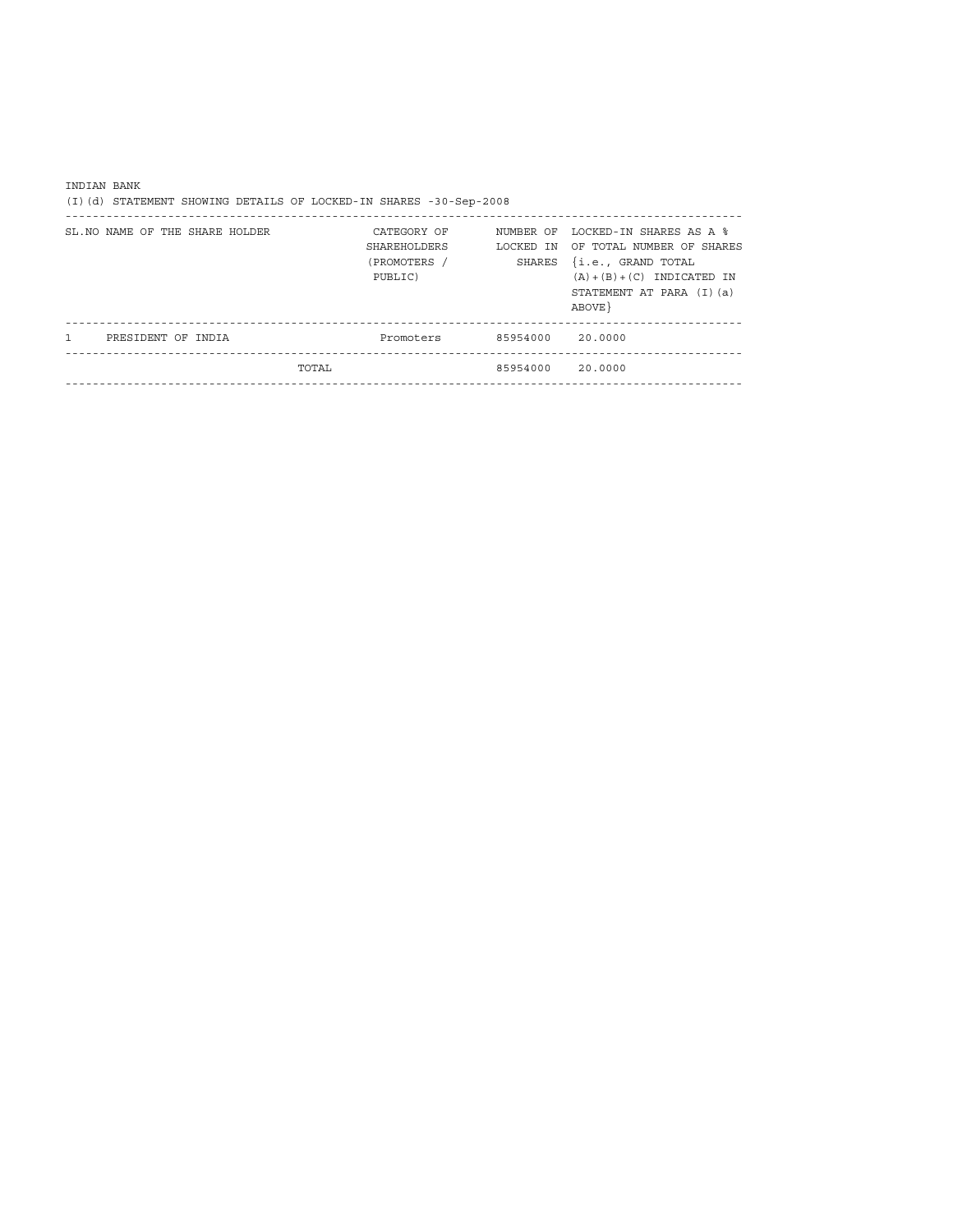|       | INDIAN BANK                    |                          |                           |                                                                               |
|-------|--------------------------------|--------------------------|---------------------------|-------------------------------------------------------------------------------|
|       |                                |                          |                           | (II) (a) STATEMENT SHOWING DETAILS OF DEPOSITORY RECEIPTS (DRs) - 30-Sep-2008 |
| SL NO | TYPE OF<br>OUTSTANDING DR      | NUMBER OF<br>OUTSTANDING | NUMBER OF<br>SHARES       | SHARES UNDERLYING OUTSTANDING<br>DRS AS A % OF TOTAL NUMBER OF                |
|       | (ADRs, GDRs,<br>$SDRs. etc.$ ) | <b>DRs</b>               | UNDERLYING<br>OUTSTANDING | SHARES {i.e., GRAND TOTAL<br>$(A) + (B) + (C)$ INDICATED IN                   |
|       |                                |                          | DRs                       | STATEMENT AT PARA (I) (a)                                                     |
|       |                                |                          |                           | ABOVE }                                                                       |
|       |                                | NTL                      |                           |                                                                               |
|       |                                |                          |                           |                                                                               |